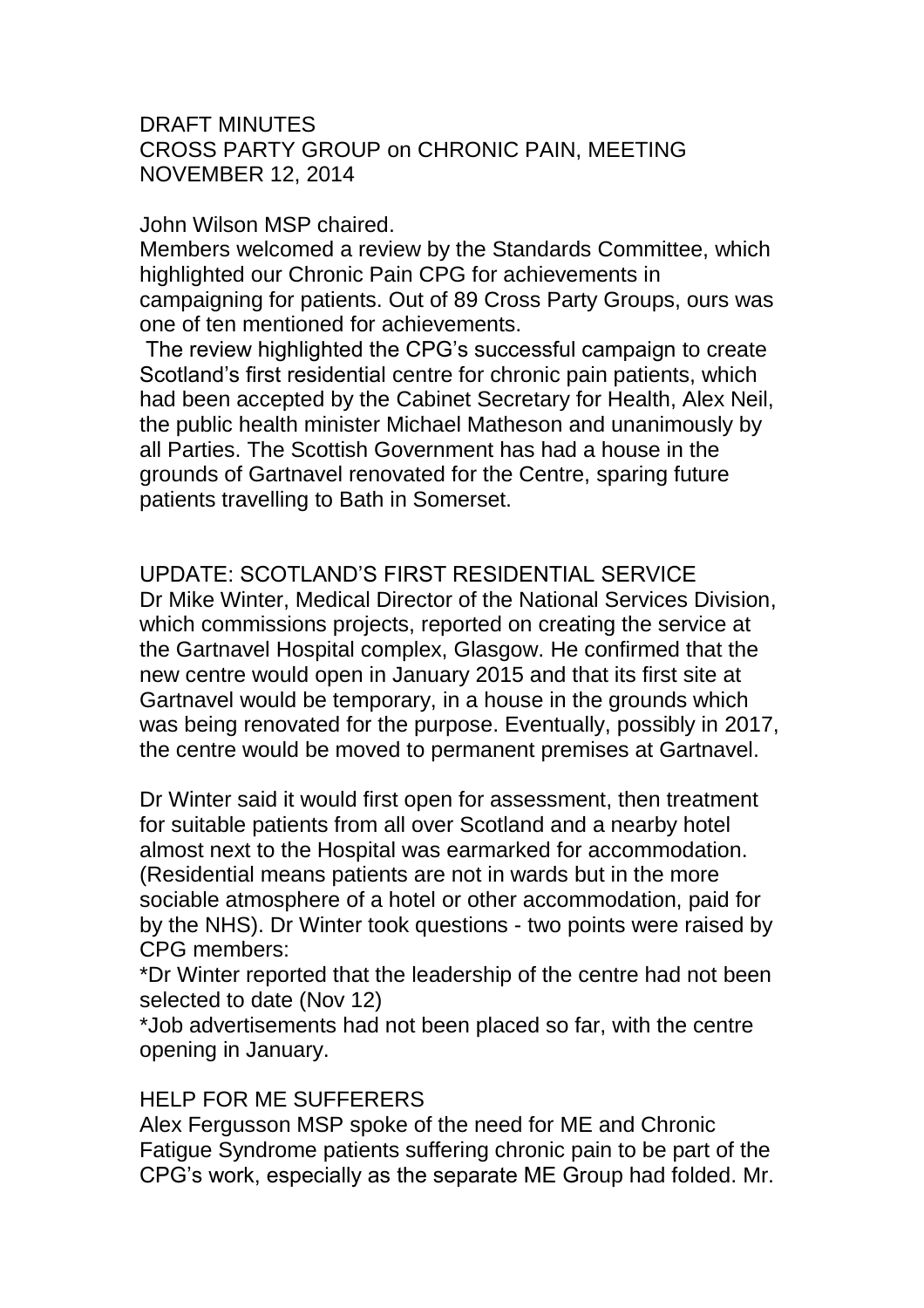Fergusson, a long-term campaigner for ME, was assured that the Group represented all with chronic pain. He also asked Dr Winter if the new residential service would have special help for these patients, as happened at the Welsh residential service. Dr Winter said there would be no specific service. (Policy is to aid all with chronic pain, whatever the diagnosed condition.)

## CHANGE TO STEERING GROUP

CPG member Prof. Martijn Steultjens, professor of musculoskeletal health at Glasgow Caledonian University, reported to the Group on meetings initiated by Scottish Government health ministers. They had invited members of the Group to give their views on what more can be done to improve services. Members invited included the co chairs – Jackie Baillie MSP attended. Others who gave their time were Prof Steultjens, Prof Tim Eden (chronic pain patient and cancer specialist) and DG Elder, voluntary secretary. Prof Steultjens reported that a priority should be cutting waiting lists at day clinics, tackling boards on understaffing and issuing regular figures on waiting lists, shortages and any improvements. The current Steering Group, set up in 2009, had grown in number to over fifty members (by February 2014) but had not tackled day clinics where it was felt priority attention was needed. No sub group set up by the Steering Group concentrated on the day clinics, nor was there a sign that the 14 Service Improvement Groups round Scotland would do so, although all their plans were still not disclosed. Prof Steultjens said ministers assured the CPG that cutting waiting

lists at day clinics remained a Government priority.

The Government has now decided to appoint a new Steering Group which will take charge and be chaired by the Public Health Minister. Professor Steultjens said this will be a small group to achieve action. Members welcomed this, it being pointed out that a Minister led group will be answerable to Parliament and should also end the lack of transparency at present. The present Steering Group is to be re named the National Chronic Pain Improvement Group and will report to the Ministerial Group.

## SERIOUS DELAYS IN TREATING LANARKSHIRE PAIN PATIENTS

Three pain patients addressed the CPG over delays of between two weeks and 14 weeks on receiving Lignocaine infusions, which they need every six weeks. Otherwise, they returned to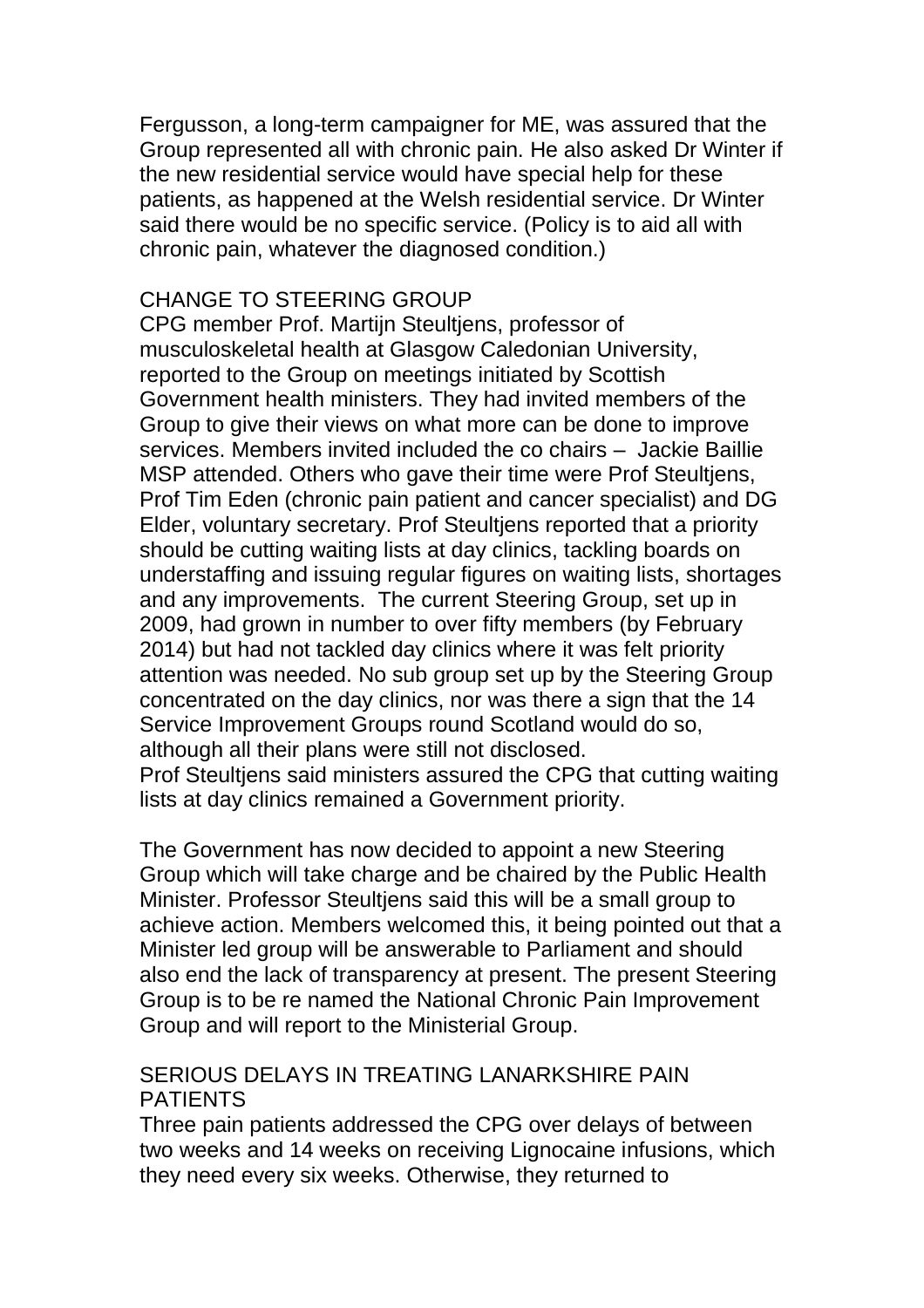"unbearable" pain levels threatening their jobs and family responsibilities.

Several members commented that this was an example of lack of action on Pain clinic shortages. The CPG would not have known about this, had the patients not contacted the CPG directly after trying every other avenue for many months.

The three explained that only Lignocaine infusions had "changed their lives completely" and made them free from pain but only if the infusions were given on time. All three are women, aged early 30s to mid 40s, were trying to remain in jobs and avoid lengthy absences or being hospitalised.

Delays of weeks, quickly returned them to consuming pain and fear of job loss. One described her pain level as "like having a red hot poker thrust into my kidneys every few minutes"

These patients blamed serious staff shortages in Lanarkshire clinics. They said it had taken good work by the Lanarkshire pain team to discover the right treatment but now this was under threat through delay, despite the pain team trying everything possible to get them appointments.

A fourth Lanarkshire patient made the same case by letter. The CPG expressed shock at the situation and promised to pursue. Ms Liz Porterfield, the new Government representative to the CPG, promised she would investigate and compile the letters sent by these named patients. She said such problems would not normally show up in statistics. **ACTION**: Liz Porterfield (completed in November)

**ACTION:** The Conveners and Professors Steultjens and Eden and the hon. secretary to write to the Public Health Minister about the patients' urgent requests.(ACTION: November/December, continuing)

MS Porterfield, who is head of Strategic Planning /Clinical Priorities, also assured the CPG that reports on waiting lists and other problems would now be made on a quarterly basis. She was thanked for her helpful attitude and several members hoped this would lead to a better relationship with the Clinical Priorities division, which had been criticised in past years.

# CAM ALTERNATIVE TREATMENTS FOR PAIN

The meeting agreed to requests from members that complementary treatments on the NHS should be a future subject for the Group's agenda. Paulo Quadros proposed that the CPG support chronic pain patients' equal rights to access through the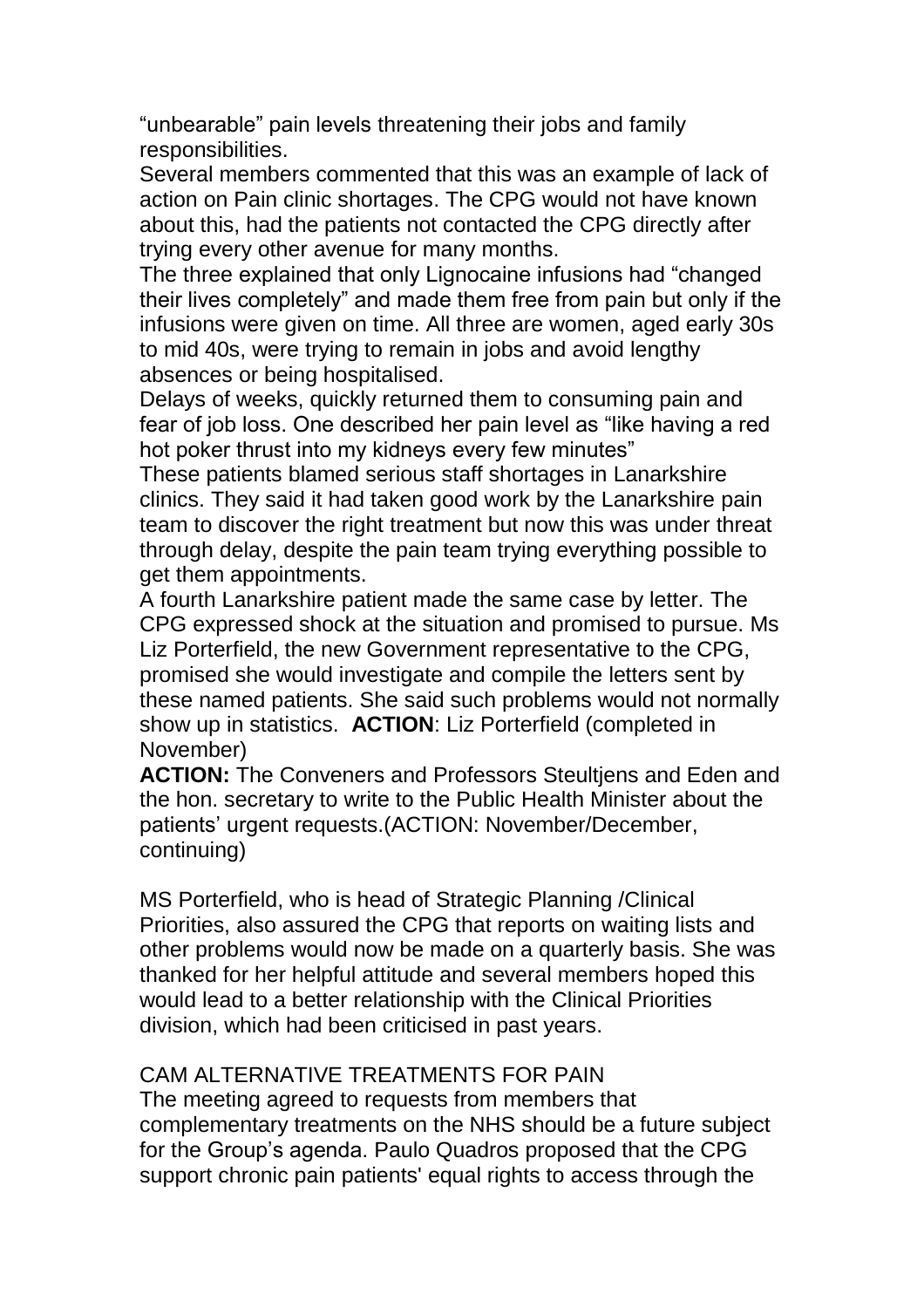NHS, if they wish. This should at least involve the Complementary and Alternative Therapies (CAM) recommended by the SIGN guidelines on CP management and related findings in the GRIPS Reports. He also wished the Group updated on the implementation of the SIGN guidelines issued in Dec 2012. Paulo's personal experience was that few GPs were aware of this or of the chronic pain website established about a year ago. It was also agreed that the effects of benefits cuts to chronic pain sufferers should be on a future agenda. Members will produce key points of information for both topics, at separate meetings.

## RETIRING CO CONVENERS

Jackie Baillie and John Wilson were ending their terms of CPG office. They were applauded for their years of service to the Group and members welcomed news that they will remain members. Jackie Baillie was thanked specifically for her many years of questions to Parliament, and her unfailing support for the CPG and patients every time extra help was needed and John particularly for his support at the Public Petitions committee.

### NEW CO CONVENERS

The meeting elected Bill Kidd MSP, John Finnie MSP, Neil Findlay MSP as new co conveners and welcomed them.

### MINUTES

The draft minutes of the meeting of June 25, 2014 were approved unanimously.

These will be posted on the Cross Party Group Parliamentary site. Acton: DG Elder

ATTENDANCE: MSPs John Wilson MSP, chaired this meeting. Jackie Baillie MSP Bill Kidd MSP John Finnie MSP Alex Fergusson MSP Fiona McLeod MSP (briefly)

NON MSP MEMBERS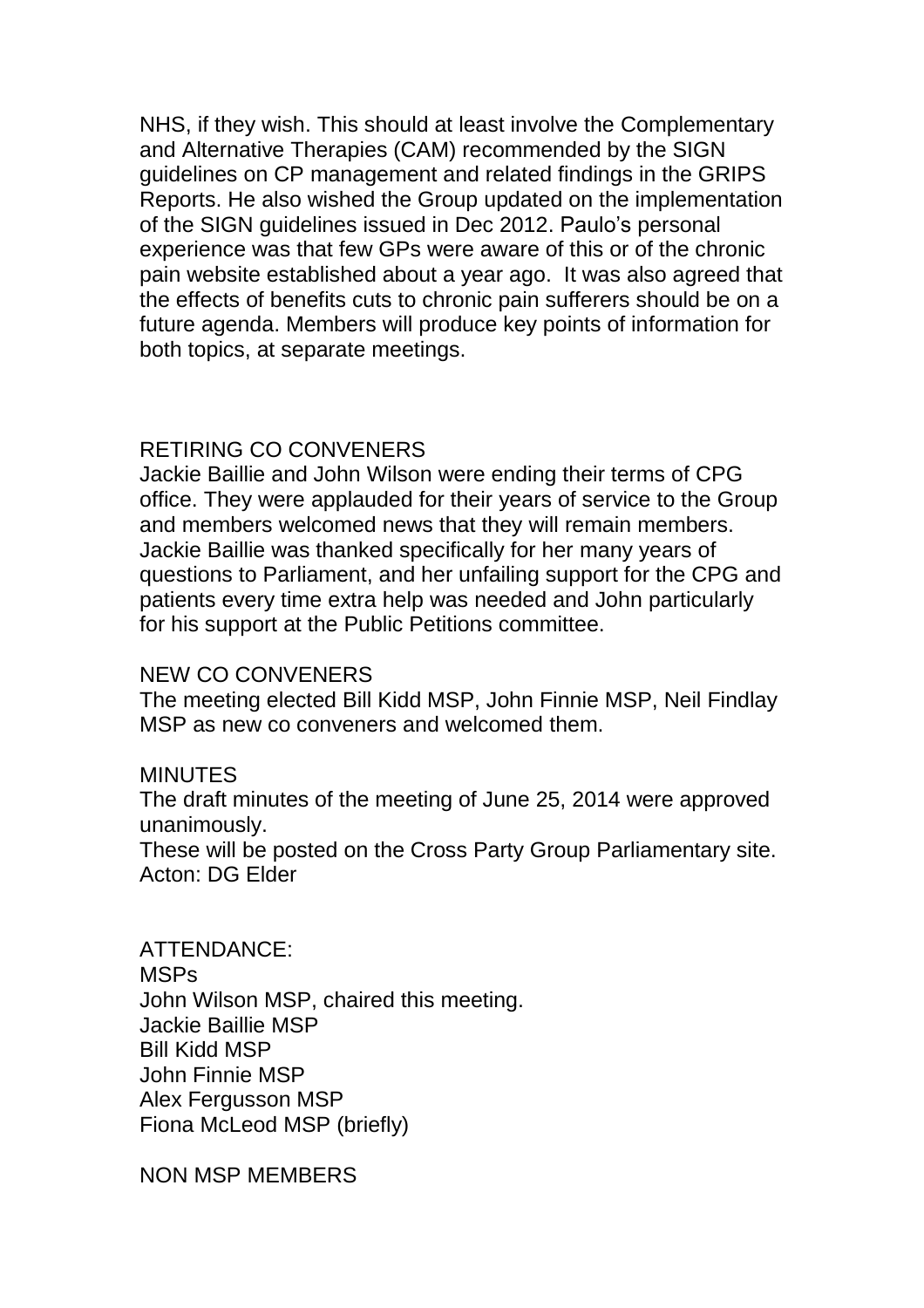Prof. Martijn Steultjens

Prof Tim Eden

Dr Mike Winter

Elizabeth Porterfield

Susan Archibald

Fiona Robinson

Geraldine McGuigan

Arlene Byrne

Paulo Quadros

Anne Murray

Dorothy-Grace Elder

George Welsh

Frank Mawson

John Thomson

Mike Kerr

Joan Kerr

Mairi O'Keefe

Phil Atkinson

Laura Clark

Gabrielle Stewart

Dr Pat Roche

Prof Nick Allcock

Dr Heather Cameron